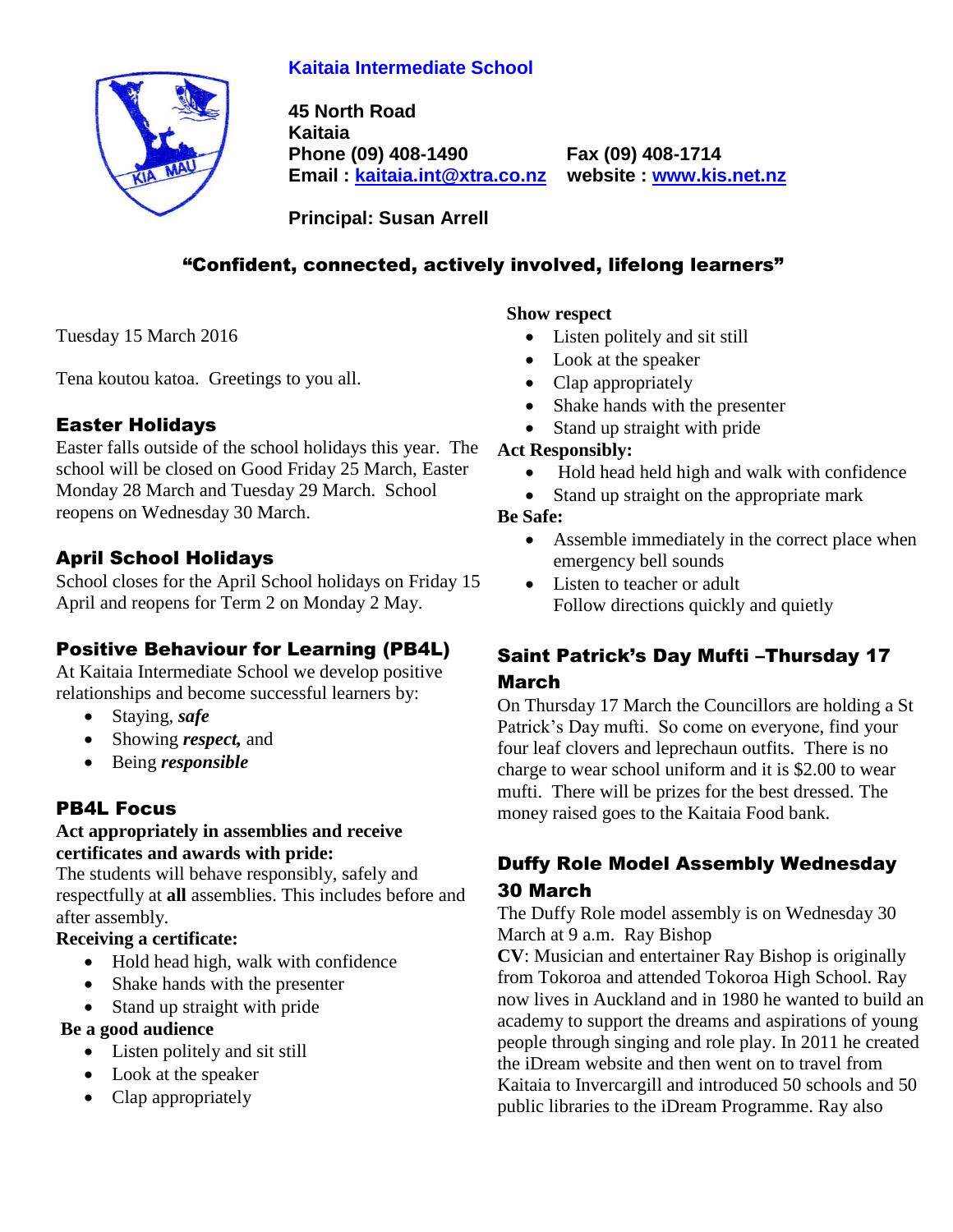facilitates workshops and music concerts to help young people chase their dreams and make positive and healthy choices in life.

See <http://theidreamproject.com/> for more information.

#### Social Worker in School

My name is Anna Tan, and I am the SWiS (Social Worker in Schools) at Pompallier Catholic School. I was born and raised here in the Far North and love being able to work in and amongst our community. I'm passionate about seeing our young people and their whanau empowered and supported so that they can achieve the best outcomes.

#### **What's the purpose of a SWiS?**

The role of SWiS is to enhance the lives of children through removing any social barriers to educational outcomes. It's a free service that will support your child and whanau to learn, grow and thrive.

#### **What does a SWiS do?**

A SWiS is someone whom your child can talk to. We work in partnership with the child, whanau and school, to build on your whanau strengths.

Some of the things we may be able to help your child with:

- bullying at school
- relationships
- family relationships
- behavioural concerns
- parenting
- social skills, self-esteem and confidence
- referrals to other services

#### **Like to make a referral or find out more?**

Please talk with your child's teacher, Principal or contact me on 0226949432 or [annat@terarawa.co.nz](mailto:annat@terarawa.co.nz)



#### UNSW EXAMS

If your child is interested in participating in the University of New South Wales (UNSW) exams and has not received a form, please see us in the office. Applications close on Wednesday 30th.

#### Disruption to our Telephone Service

Currently we are experiencing problems with our phones between  $8 - 9$  a.m. If you are having trouble contacting us, please take advantage of our texting service (text your message to **2807**) and we will get back to you as soon as possible. A technician is trying to rectify the problem!

#### Illness

We have had quite a few children away from school with vomiting/diarrhoea. If your child says they are feeling unwell please keep them home as we need to try and get on top of this bug!

#### K.I.S. Swimming Sports Results

|                                                               | <b>First</b>             | <b>Second</b>             | <b>Third</b>             |
|---------------------------------------------------------------|--------------------------|---------------------------|--------------------------|
| Year <sub>7</sub><br>Freestyle<br><b>Boys</b>                 | Ellazae<br>Pukeroa       | Jayden<br>Murray          | Mana Karena-<br>Waenga   |
| Year <sub>7</sub><br>Freestyle<br><b>Girls</b>                | Summer<br>Pukeroa        | Sharee<br>Harris          | Crystal<br>Wikaira       |
| Year 8<br>Freestyle<br><b>Boys</b>                            | Kian<br>Simeon-<br>Green | Levon Pure                | Kahrn<br>Ormsby          |
| Year 8<br>Freestyle<br><b>Girls</b>                           | Nadine<br>Witana         | Krestin<br>Ginty-Naera    | Taylor<br><b>Bratton</b> |
| Year <sub>7</sub><br><b>Backstroke</b><br><b>Boys</b>         | Jayden<br>Murray         | Mana<br>Karena-<br>Waenga | Jay-Te<br>Morgan         |
| Year 7<br><b>Backstroke</b><br><b>Girls</b>                   | Allegra<br>Austen-Reid   | Summer<br>Pukeroa         | Ella Hilton-<br>Jones    |
| Year 8<br><b>Backstroke</b><br><b>Boys</b>                    | Levon Pure               | Pounamu<br>Nathan         | Kaaniturei<br>Tukariri   |
| Year 8<br><b>Backstroke</b><br>Girls                          | Nadine<br>Witana         | Krestin<br>Ginty-Naera    | Moanaroa<br>Witana       |
| Year <sub>7</sub><br><b>Breaststroke</b><br><b>Boys</b>       | Jayden<br>Murray         | Todd<br>Sparksman         | James Pari               |
| $\overline{\mathbf{Y}}$ ear 7<br><b>Breaststroke</b><br>Girls | <b>Alexis Pure</b>       | Jodeci<br>Taniwha         | Moengaroa<br>Tangimetua  |
| Year 8<br><b>Breaststroke</b><br><b>Boys</b>                  | Max<br>Donnelly          | Levon Pure                | Lance<br>Rangitawa       |
| Year 7<br><b>Breaststroke</b><br><b>Girls</b>                 | Moanaroa<br>Witana       | Nadine<br>Witana          | Reese Puckey             |
| Open<br><b>Butterfly</b>                                      | Nadine<br>Witana         | Moanaroa<br>Witana        |                          |